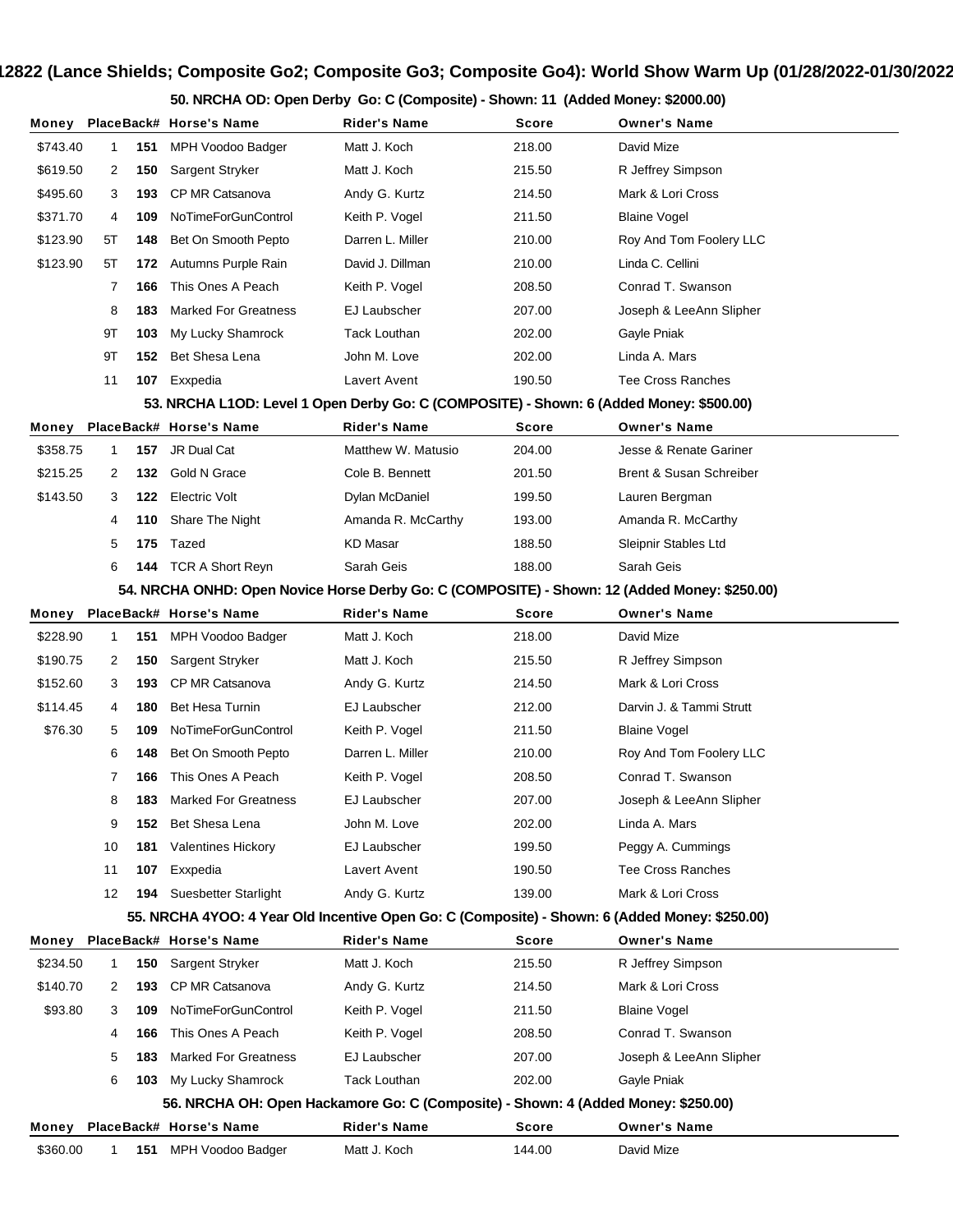| \$240.00 | $\mathbf{2}^{\circ}$ | 148 | Bet On Smooth Pepto         | Darren L. Miller                                                                  | 138.50       | Roy And Tom Foolery LLC                                                                                  |
|----------|----------------------|-----|-----------------------------|-----------------------------------------------------------------------------------|--------------|----------------------------------------------------------------------------------------------------------|
|          | 3                    | 154 | PSR Poison Cat              | John M. Love                                                                      | 135.00       | Sandhills Remuda, LLC                                                                                    |
|          | 4                    | 152 | Bet Shesa Lena              | John M. Love                                                                      | 132.00       | Linda A. Mars                                                                                            |
|          |                      |     |                             |                                                                                   |              | 57. NRCHA IOHS: Intermediate Open Hackamore Go: C (Composite) - Shown: 3 (Added Money: \$100.00)         |
| Money    |                      |     | PlaceBack# Horse's Name     | <b>Rider's Name</b>                                                               | <b>Score</b> | <b>Owner's Name</b>                                                                                      |
| \$154.50 | 1                    | 148 | Bet On Smooth Pepto         | Darren L. Miller                                                                  | 138.50       | Roy And Tom Foolery LLC                                                                                  |
| \$103.00 | 2                    | 154 | PSR Poison Cat              | John M. Love                                                                      | 135.00       | Sandhills Remuda, LLC                                                                                    |
|          | 3                    |     | 152 Bet Shesa Lena          | John M. Love                                                                      | 132.00       | Linda A. Mars                                                                                            |
|          |                      |     |                             |                                                                                   |              | 58. NRCHA LOH: Limited Open Hackamore Go: C (Composite) - Shown: 1 (Added Money: \$100.00)               |
| Money    |                      |     | PlaceBack# Horse's Name     | <b>Rider's Name</b>                                                               | Score        | <b>Owner's Name</b>                                                                                      |
| \$152.50 | 1                    |     | 132 Gold N Grace            | Cole B. Bennett                                                                   | 133.50       | Brent & Susan Schreiber                                                                                  |
|          |                      |     |                             | 60. NRCHA NPD: Non Pro Derby Go: C (COMPOSITE) - Shown: 6 (Added Money: \$750.00) |              |                                                                                                          |
| Money    |                      |     | PlaceBack# Horse's Name     | <b>Rider's Name</b>                                                               | <b>Score</b> | <b>Owner's Name</b>                                                                                      |
| \$483.00 | 1                    | 104 | <b>Surely This Time</b>     | Karey E. Louthan                                                                  | 213.00       | Karey E. Louthan                                                                                         |
| \$289.80 | $\mathbf{2}^{\circ}$ | 198 | No Time For Chics           | Nicole M. Westfall                                                                | 206.50       | Desiree Or Jeff Westfall                                                                                 |
| \$193.20 | 3                    | 136 | <b>RR One Time Hotshot</b>  | <b>Tucker Gillespie</b>                                                           | 196.50       | <b>Tucker Gillespie</b>                                                                                  |
|          | 4                    | 169 | <b>BetItWasTheMoonshine</b> | Reanna D. Dillman                                                                 | 195.50       | Reanna D. Dillman                                                                                        |
|          | 5                    | 197 | Bet Cats Can Rumble         | Carrey Gunderman                                                                  | 190.50       | Carrey Gunderman                                                                                         |
|          | 6                    | 124 | NoShowJonez                 | Megan Ciana                                                                       | 70.00        | Dean Rand & Megan Ciana                                                                                  |
|          |                      |     |                             |                                                                                   |              | 62. NRCHA 4YON: 4 Year Old Incentive Non Pro Go: C (Composite) - Shown: 3 (Added Money: \$100.00)        |
| Money    |                      |     | PlaceBack# Horse's Name     | <b>Rider's Name</b>                                                               | <b>Score</b> | <b>Owner's Name</b>                                                                                      |
| \$86.10  | 1                    | 104 | <b>Surely This Time</b>     | Karey E. Louthan                                                                  | 213.00       | Karey E. Louthan                                                                                         |
| \$57.40  | 2                    | 198 | No Time For Chics           | Nicole M. Westfall                                                                | 206.50       | Desiree Or Jeff Westfall                                                                                 |
|          | 3                    | 124 | NoShowJonez                 | Megan Ciana                                                                       | 70.00        | Dean Rand & Megan Ciana                                                                                  |
|          |                      |     |                             |                                                                                   |              | 70. NRCHA NPBXD: Non Pro Boxing Derby Go: C (Composite) - Shown: 9 (Added Money: \$500.00)               |
| Money    |                      |     | PlaceBack# Horse's Name     | <b>Rider's Name</b>                                                               | <b>Score</b> | <b>Owner's Name</b>                                                                                      |
| \$316.40 | 1                    | 106 | <b>Hannas Metallic Rey</b>  | Denille J. LePlatt                                                                | 215.00       | Dustin D. LePlatt                                                                                        |
| \$237.30 | 2                    | 128 | Ima Metallic Shine          | Niamh A. Sexton                                                                   | 212.50       | Melissa A Sexton                                                                                         |
| \$158.20 | 3                    | 178 | <b>Hicks Need Diamonds</b>  | Riley P. Friesen                                                                  | 208.00       | Amanda D. Friesen                                                                                        |
| \$79.10  | 4                    | 141 | <b>Metallic Maverick</b>    | Kimberlee Gabel                                                                   | 204.50       | Kimberlee Gabel                                                                                          |
|          | 5                    | 135 | <b>Pretty Sweet Peep</b>    | Jonelle D. Castleberry                                                            | 202.50       | Jonelle/Jay Castleberry                                                                                  |
|          | 6                    | 159 | Metallica Style             | John P. Andrews                                                                   | 202.00       | John P. Andrews                                                                                          |
|          | 7                    | 119 | SDP Jedi Knight             | Lauren E. Rampey Hutton                                                           | 200.50       | Lauren E. Rampey Hutton                                                                                  |
|          | 8                    | 163 | CR Boon To Be A Tuff        | Conrad T. Swanson                                                                 | 199.50       | Conrad T. Swanson                                                                                        |
|          | 9                    | 177 | <b>Highbrows Royal Fury</b> | Katelyn Patterson                                                                 | 196.00       | Katelyn Patterson                                                                                        |
|          |                      |     |                             |                                                                                   |              | 71. NRCHA 4YOL: 4 Year Old Incentive Non Pro Boxing Go: C (Composite) - Shown: 2 (Added Money: \$100.00) |
| Money    |                      |     | PlaceBack# Horse's Name     | <b>Rider's Name</b>                                                               | <b>Score</b> | <b>Owner's Name</b>                                                                                      |
| \$119.00 | 1                    | 135 | <b>Pretty Sweet Peep</b>    | Jonelle D. Castleberry                                                            | 202.50       | Jonelle/Jay Castleberry                                                                                  |
|          | 2                    | 163 | CR Boon To Be A Tuff        | Conrad T. Swanson                                                                 | 199.50       | Conrad T. Swanson                                                                                        |
|          |                      |     |                             |                                                                                   |              | 72. NRCHA L1NPBX: Level 1 Non Pro Boxing Derby Go: C (Composite) - Shown: 1 (Added Money: \$50.00)       |
| Money    |                      |     | PlaceBack# Horse's Name     | <b>Rider's Name</b>                                                               | <b>Score</b> | <b>Owner's Name</b>                                                                                      |
| \$59.50  | 1.                   |     | 177 Highbrows Royal Fury    | Katelyn Patterson                                                                 | 196.00       | Katelyn Patterson                                                                                        |
|          |                      |     |                             | 73. NRCHA SNPLD: Select Non Pro Boxing Derby Go: C (Composite) - Shown: 2         |              |                                                                                                          |
| Money    |                      |     | PlaceBack# Horse's Name     | <b>Rider's Name</b>                                                               | Score        | <b>Owner's Name</b>                                                                                      |
| \$70.00  |                      | 141 | <b>Metallic Maverick</b>    | Kimberlee Gabel                                                                   | 204.50       | Kimberlee Gabel                                                                                          |
|          |                      |     |                             |                                                                                   |              |                                                                                                          |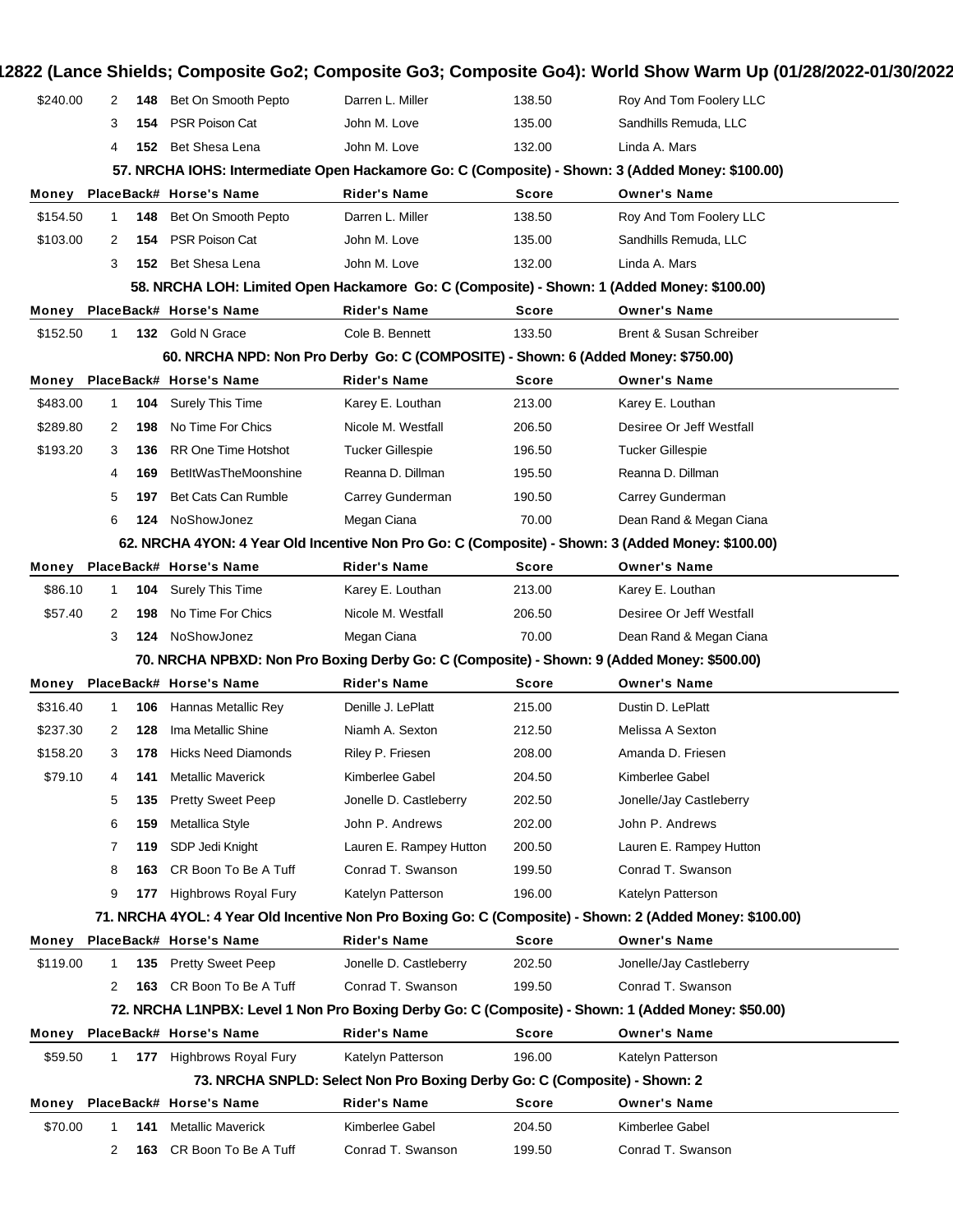## **Show #12822 (Lance Shields; Composite Go2; Composite Go3; Composite Go4): World Show Warm Up (01/28/2022-01/30/2022)**

**100. NRCHA OBS: Bridle Spectacular Open Go: C (Composite) - Shown: 9 (Added Money: \$1000.00)**

| Money                                                                                                                                                                                   |                                                                                          |     | PlaceBack# Horse's Name                                                                          | Rider's Name         | Score  | <b>Owner's Name</b>                |  |  |  |  |  |
|-----------------------------------------------------------------------------------------------------------------------------------------------------------------------------------------|------------------------------------------------------------------------------------------|-----|--------------------------------------------------------------------------------------------------|----------------------|--------|------------------------------------|--|--|--|--|--|
| \$544.60                                                                                                                                                                                | 1                                                                                        | 184 | Judge Boon                                                                                       | EJ Laubscher         | 215.50 | <b>Karrie Collins</b>              |  |  |  |  |  |
| \$340.38                                                                                                                                                                                | 2Т                                                                                       | 149 | Raising Hail                                                                                     | Darren L. Miller     | 209.50 | <b>Todd &amp; Shariel Thieszen</b> |  |  |  |  |  |
| \$340.38                                                                                                                                                                                | 2Τ                                                                                       | 153 | <b>Smart Ladies Sparkle</b>                                                                      | Matt J. Koch         | 209.50 | Myra J Koch                        |  |  |  |  |  |
| \$68.08                                                                                                                                                                                 | 4T                                                                                       | 108 | Down With The OBB                                                                                | Lavert Avent         | 203.00 | Vicki Benson                       |  |  |  |  |  |
| \$68.08                                                                                                                                                                                 | 4T                                                                                       | 186 | Gypsys Got A Gun                                                                                 | Kathleen L. McPhaul  | 203.00 | Kathleen L. McPhaul                |  |  |  |  |  |
|                                                                                                                                                                                         | 6                                                                                        | 123 | Elvira                                                                                           | Dylan McDaniel       | 202.00 | Mandy D McDaniel                   |  |  |  |  |  |
|                                                                                                                                                                                         | 7                                                                                        | 176 | <b>Ettes Metallic Cat</b>                                                                        | David J. Dillman     | 137.50 | Jacqueline A. Tessman              |  |  |  |  |  |
|                                                                                                                                                                                         | 8                                                                                        | 111 | Bet She Can Dance                                                                                | Amanda R. McCarthy   | 68.00  | Amanda R. McCarthy                 |  |  |  |  |  |
|                                                                                                                                                                                         | 101. NRCHA OB: Open Bridle Go: C (Composite) - Shown: 6 (Added Money: \$500.00)          |     |                                                                                                  |                      |        |                                    |  |  |  |  |  |
| Money                                                                                                                                                                                   |                                                                                          |     | PlaceBack# Horse's Name                                                                          | <b>Rider's Name</b>  | Score  | <b>Owner's Name</b>                |  |  |  |  |  |
| \$512.50                                                                                                                                                                                | 1                                                                                        | 184 | Judge Boon                                                                                       | EJ Laubscher         | 143.50 | <b>Karrie Collins</b>              |  |  |  |  |  |
| \$307.50                                                                                                                                                                                | 2                                                                                        | 153 | <b>Smart Ladies Sparkle</b>                                                                      | Matt J. Koch         | 142.50 | Myra J Koch                        |  |  |  |  |  |
| \$205.00                                                                                                                                                                                | 3                                                                                        | 149 | Raising Hail                                                                                     | Darren L. Miller     | 139.50 | <b>Todd &amp; Shariel Thieszen</b> |  |  |  |  |  |
|                                                                                                                                                                                         | 4                                                                                        | 123 | Elvira                                                                                           | Dylan McDaniel       | 139.00 | Mandy D McDaniel                   |  |  |  |  |  |
|                                                                                                                                                                                         | 5                                                                                        | 133 | Streakin Irish Relic                                                                             | Cole B. Bennett      | 133.50 | <b>Heather Ford Leeper</b>         |  |  |  |  |  |
|                                                                                                                                                                                         |                                                                                          |     | 102. NRCHA IOB: Intermediate Open Bridle Go: C (Composite) - Shown: 5 (Added Money: \$100.00)    |                      |        |                                    |  |  |  |  |  |
| Money                                                                                                                                                                                   |                                                                                          |     | PlaceBack# Horse's Name                                                                          | Rider's Name         | Score  | <b>Owner's Name</b>                |  |  |  |  |  |
| \$181.25                                                                                                                                                                                | 1                                                                                        | 184 | Judge Boon                                                                                       | EJ Laubscher         | 143.50 | <b>Karrie Collins</b>              |  |  |  |  |  |
| \$108.75                                                                                                                                                                                | 2                                                                                        | 149 | Raising Hail                                                                                     | Darren L. Miller     | 139.50 | <b>Todd &amp; Shariel Thieszen</b> |  |  |  |  |  |
| \$72.50                                                                                                                                                                                 | 3                                                                                        | 123 | Elvira                                                                                           | Dylan McDaniel       | 139.00 | Mandy D McDaniel                   |  |  |  |  |  |
|                                                                                                                                                                                         | 4                                                                                        | 133 | Streakin Irish Relic                                                                             | Cole B. Bennett      | 133.50 | <b>Heather Ford Leeper</b>         |  |  |  |  |  |
|                                                                                                                                                                                         | 103. NRCHA LOB: Limited Open Bridle Go: C (Composite) - Shown: 3 (Added Money: \$100.00) |     |                                                                                                  |                      |        |                                    |  |  |  |  |  |
| Money                                                                                                                                                                                   |                                                                                          |     | PlaceBack# Horse's Name                                                                          | Rider's Name         | Score  | <b>Owner's Name</b>                |  |  |  |  |  |
| \$154.50                                                                                                                                                                                | 1                                                                                        | 123 | Elvira                                                                                           | Dylan McDaniel       | 139.00 | Mandy D McDaniel                   |  |  |  |  |  |
| \$103.00                                                                                                                                                                                | 2                                                                                        | 186 | Gypsys Got A Gun                                                                                 | Kathleen L. McPhaul  | 136.00 | Kathleen L. McPhaul                |  |  |  |  |  |
|                                                                                                                                                                                         | 3                                                                                        | 133 | Streakin Irish Relic                                                                             | Cole B. Bennett      | 133.50 | <b>Heather Ford Leeper</b>         |  |  |  |  |  |
|                                                                                                                                                                                         |                                                                                          |     | 107. NRCHA OTR: Open Two Rein Go: C (Composite) - Shown: 2 (Added Money: \$250.00)               |                      |        |                                    |  |  |  |  |  |
| Money                                                                                                                                                                                   |                                                                                          |     | PlaceBack# Horse's Name                                                                          | <b>Rider's Name</b>  | Score  | <b>Owner's Name</b>                |  |  |  |  |  |
| \$390.00                                                                                                                                                                                | 1                                                                                        | 108 | Down With The OBB                                                                                | Lavert Avent         | 137.00 | Vicki Benson                       |  |  |  |  |  |
|                                                                                                                                                                                         |                                                                                          |     | 110. NRCHA NPBS: Bridle Spectacular Non Pro Go: C (Composite) - Shown: 4 (Added Money: \$500.00) |                      |        |                                    |  |  |  |  |  |
| Money                                                                                                                                                                                   |                                                                                          |     | PlaceBack# Horse's Name                                                                          | <b>Rider's Name</b>  | Score  | <b>Owner's Name</b>                |  |  |  |  |  |
| \$357.00                                                                                                                                                                                | 1                                                                                        | 125 | <b>Blues Wright On</b>                                                                           | Megan Ciana          | 210.00 | Megan Ciana                        |  |  |  |  |  |
| \$238.00                                                                                                                                                                                | 2                                                                                        | 102 | Seven S Tuff Boots                                                                               | Meg E. Ralston       | 205.50 | Meg E. Ralston                     |  |  |  |  |  |
|                                                                                                                                                                                         | 3                                                                                        | 120 | Cowboys Playin A 622                                                                             | Katie Matusio        | 202.00 | Katie Matusio                      |  |  |  |  |  |
|                                                                                                                                                                                         | 4                                                                                        | 167 | <b>Steady Step</b>                                                                               | Cheryl A. Swanson    | 195.50 | Cheryl A. Swanson                  |  |  |  |  |  |
| 111. NRCHA LNPBS: Bridle Spectacular Ltd Non Pro Go: C (Composite) - Shown: 5 (Added Money: \$250.00)<br>PlaceBack# Horse's Name<br><b>Rider's Name</b><br><b>Owner's Name</b><br>Score |                                                                                          |     |                                                                                                  |                      |        |                                    |  |  |  |  |  |
| Money<br>\$210.00                                                                                                                                                                       | 1                                                                                        | 168 | <b>Smarter Than Nic</b>                                                                          | Reanna D. Dillman    | 211.00 | Reanna D. Dillman                  |  |  |  |  |  |
| \$126.00                                                                                                                                                                                | 2                                                                                        | 125 | <b>Blues Wright On</b>                                                                           | Megan Ciana          | 210.00 | Megan Ciana                        |  |  |  |  |  |
| \$84.00                                                                                                                                                                                 | 3                                                                                        | 131 | Wired On Pepto                                                                                   | Alison A. Brantley   | 208.00 | Alison A. Brantley                 |  |  |  |  |  |
|                                                                                                                                                                                         | 4                                                                                        | 130 | <b>Metallic Dual</b>                                                                             | Alison A. Brantley   | 196.50 | Alison A. Brantley                 |  |  |  |  |  |
|                                                                                                                                                                                         | 5                                                                                        | 137 | Shinerbock Nic                                                                                   | Joe Curtis Gillespie | 127.50 | Joe Curtis Gillespie               |  |  |  |  |  |
|                                                                                                                                                                                         |                                                                                          |     | 112. NRCHA NPB: Non Pro Bridle Go: C (Composite) - Shown: 2 (Added Money: \$250.00)              |                      |        |                                    |  |  |  |  |  |
| Money                                                                                                                                                                                   |                                                                                          |     | PlaceBack# Horse's Name                                                                          | <b>Rider's Name</b>  | Score  | <b>Owner's Name</b>                |  |  |  |  |  |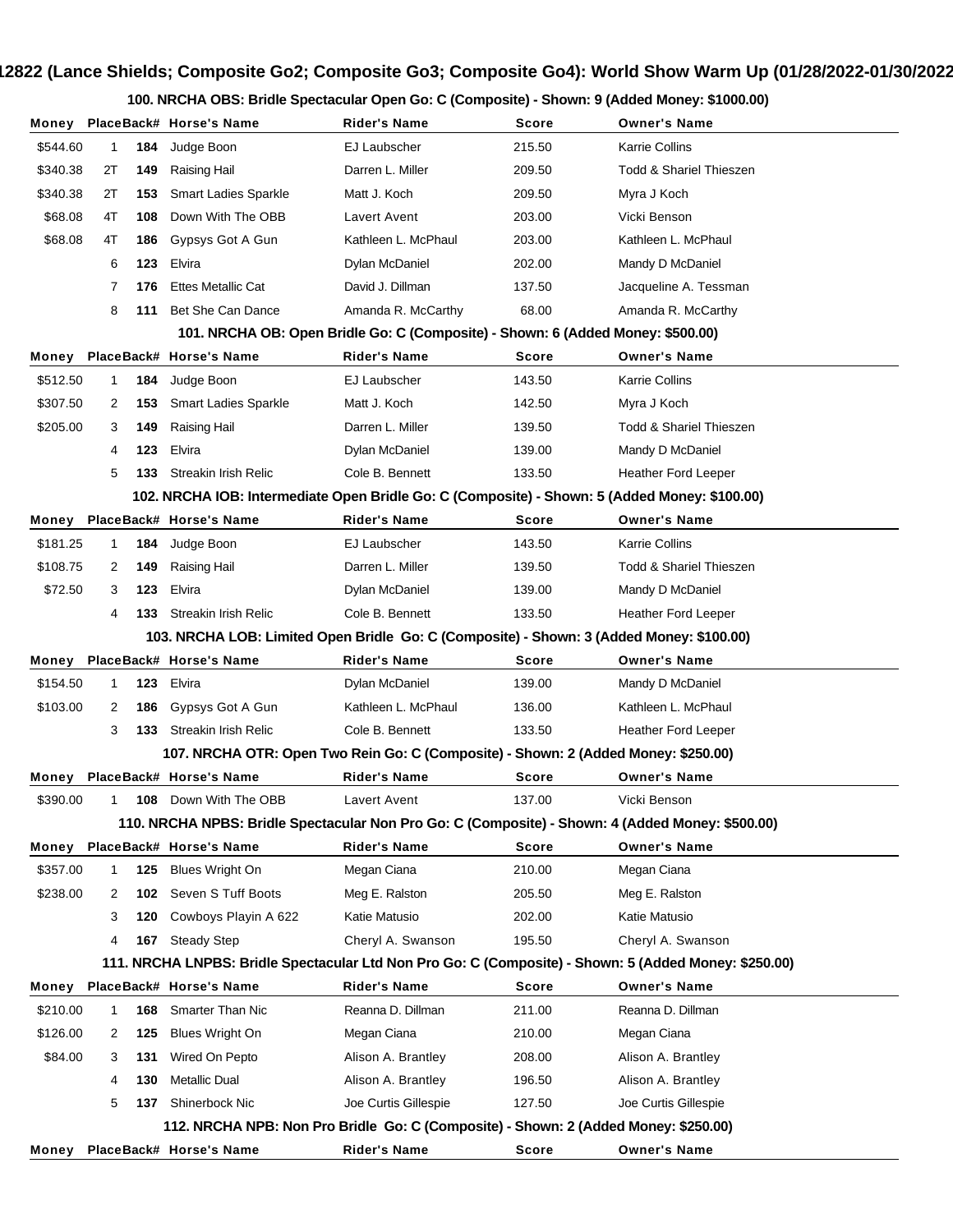| \$390.00 | 1           | 125 | <b>Blues Wright On</b>      | Megan Ciana                                                                            | 140.00       | Megan Ciana                                                                                       |
|----------|-------------|-----|-----------------------------|----------------------------------------------------------------------------------------|--------------|---------------------------------------------------------------------------------------------------|
|          | 2           | 167 | <b>Steady Step</b>          | Cheryl A. Swanson                                                                      | 131.50       | Cheryl A. Swanson                                                                                 |
|          |             |     |                             |                                                                                        |              | 113. NRCHA INPB: Intermediate Non Pro Bridle Go: C (Composite) - Shown: 5 (Added Money: \$100.00) |
| Money    |             |     | PlaceBack# Horse's Name     | <b>Rider's Name</b>                                                                    | <b>Score</b> | <b>Owner's Name</b>                                                                               |
| \$181.25 | 1           | 168 | <b>Smarter Than Nic</b>     | Reanna D. Dillman                                                                      | 141.00       | Reanna D. Dillman                                                                                 |
| \$108.75 | 2           | 125 | <b>Blues Wright On</b>      | Megan Ciana                                                                            | 140.00       | Megan Ciana                                                                                       |
| \$72.50  | 3           | 131 | Wired On Pepto              | Alison A. Brantley                                                                     | 137.00       | Alison A. Brantley                                                                                |
|          | 4           | 167 | <b>Steady Step</b>          | Cheryl A. Swanson                                                                      | 131.50       | Cheryl A. Swanson                                                                                 |
|          | 5           | 130 | <b>Metallic Dual</b>        | Alison A. Brantley                                                                     | 129.50       | Alison A. Brantley                                                                                |
|          |             |     |                             |                                                                                        |              | 114. NRCHA LNPB: Limited Non Pro Bridle Go: C (Composite) - Shown: 7 (Added Money: \$100.00)      |
| Money    |             |     | PlaceBack# Horse's Name     | <b>Rider's Name</b>                                                                    | Score        | <b>Owner's Name</b>                                                                               |
| \$187.00 | $\mathbf 1$ | 168 | <b>Smarter Than Nic</b>     | Reanna D. Dillman                                                                      | 141.00       | Reanna D. Dillman                                                                                 |
| \$140.25 | 2           | 125 | <b>Blues Wright On</b>      | Megan Ciana                                                                            | 140.00       | Megan Ciana                                                                                       |
| \$93.50  | 3           | 131 | Wired On Pepto              | Alison A. Brantley                                                                     | 137.00       | Alison A. Brantley                                                                                |
| \$46.75  | 4           | 167 | <b>Steady Step</b>          | Cheryl A. Swanson                                                                      | 131.50       | Cheryl A. Swanson                                                                                 |
|          | 5           | 130 | <b>Metallic Dual</b>        | Alison A. Brantley                                                                     | 129.50       | Alison A. Brantley                                                                                |
|          | 6           | 137 | Shinerbock Nic              | Joe Curtis Gillespie                                                                   | 127.50       | Joe Curtis Gillespie                                                                              |
|          | 7           | 199 | Lenas Lil Dancer            | Karissa Misik                                                                          | 67.00        | Karissa Misik                                                                                     |
|          |             |     |                             | 115. NRCHA NPTR: Non Pro Two Rein Go: C (Composite) - Shown: 3 (Added Money: \$100.00) |              |                                                                                                   |
| Money    |             |     | PlaceBack# Horse's Name     | <b>Rider's Name</b>                                                                    | Score        | <b>Owner's Name</b>                                                                               |
| \$154.50 | 1           |     | 102 Seven S Tuff Boots      | Meg E. Ralston                                                                         | 137.50       | Meg E. Ralston                                                                                    |
| \$103.00 | 2           | 200 | Ive Got The Blus            | <b>Ethan Charlie Bortner</b>                                                           | 134.00       | Jessica Bortner                                                                                   |
|          | 3           | 120 | Cowboys Playin A 622        | Katie Matusio                                                                          | 132.00       | Katie Matusio                                                                                     |
|          |             |     |                             | 116. NRCHA SNPB: Select Non Pro Bridle Go: C (Composite) - Shown: 3                    |              |                                                                                                   |
| Money    |             |     | PlaceBack# Horse's Name     | Rider's Name                                                                           | Score        | <b>Owner's Name</b>                                                                               |
| \$90.00  | 1           | 131 | Wired On Pepto              | Alison A. Brantley                                                                     | 137.00       | Alison A. Brantley                                                                                |
| \$60.00  | 2           | 167 | <b>Steady Step</b>          | Cheryl A. Swanson                                                                      | 131.50       | Cheryl A. Swanson                                                                                 |
|          | 3           | 130 | <b>Metallic Dual</b>        | Alison A. Brantley                                                                     | 129.50       | Alison A. Brantley                                                                                |
|          |             |     |                             | 120. NRCHA YCH: Youth Cow Horse Go: C (Composite) - Shown: 3 (Added Money: \$50.00)    |              |                                                                                                   |
| Money    |             |     | PlaceBack# Horse's Name     | <b>Rider's Name</b>                                                                    | Score        | <b>Owner's Name</b>                                                                               |
| \$93.00  | 1           | 136 | <b>RR One Time Hotshot</b>  | <b>Tucker Gillespie</b>                                                                | 137.00       | <b>Tucker Gillespie</b>                                                                           |
| \$62.00  | 2           | 200 | Ive Got The Blus            | <b>Ethan Charlie Bortner</b>                                                           | 136.50       | Jessica Bortner                                                                                   |
|          | 3           | 161 | Hickorys Stylish Cee        | Payton Porterfield                                                                     | 124.00       | Payton Porterfield                                                                                |
|          |             |     |                             | 130. NRCHA YBX: Youth Boxing Go: C (Composite) - Shown: 4                              |              |                                                                                                   |
| Money    |             |     | PlaceBack# Horse's Name     | <b>Rider's Name</b>                                                                    | Score        | <b>Owner's Name</b>                                                                               |
| \$60.00  | 1T          | 161 | <b>Hickorys Stylish Cee</b> | Payton Porterfield                                                                     | 132.50       | Payton Porterfield                                                                                |
| \$40.00  | 1T          | 202 | <b>SCR Gunshot</b>          | Kailynn Stoll                                                                          | 132.50       | Garrett Ashby                                                                                     |
|          | 3           | 138 | TR Princess At Heart        | Reese Gillespie                                                                        | 130.50       | <b>Tucker Gillespie</b>                                                                           |
|          | 4           | 196 | Dont Poke My Hocus          | Gabriel Winington                                                                      | 128.00       | <b>Brian Winington</b>                                                                            |
|          |             |     |                             |                                                                                        |              | 150. NRCHA NPBXS: Non Pro Boxing Spectacular Go: C (Composite) - Shown: 7 (Added Money: \$250.00) |
| Money    |             |     | PlaceBack# Horse's Name     | <b>Rider's Name</b>                                                                    | Score        | <b>Owner's Name</b>                                                                               |
| \$207.20 | $\mathbf 1$ | 138 | TR Princess At Heart        | Reese Gillespie                                                                        | 206.00       | <b>Tucker Gillespie</b>                                                                           |
| \$155.40 | 2           | 147 | Bet Hesa Cool Cat           | Roy J. Durbin, Jr.                                                                     | 204.50       | Roy J. Durbin, Jr.                                                                                |
|          |             |     | Smokin Rey Dar              | Diane Steele                                                                           | 203.50       | Diane Steele                                                                                      |
| \$103.60 | 3           | 126 |                             |                                                                                        |              |                                                                                                   |
| \$51.80  | 4           | 170 | <b>SJR Struck Diamonds</b>  | Mark D. Donner                                                                         | 203.00       | Mark D. Donner                                                                                    |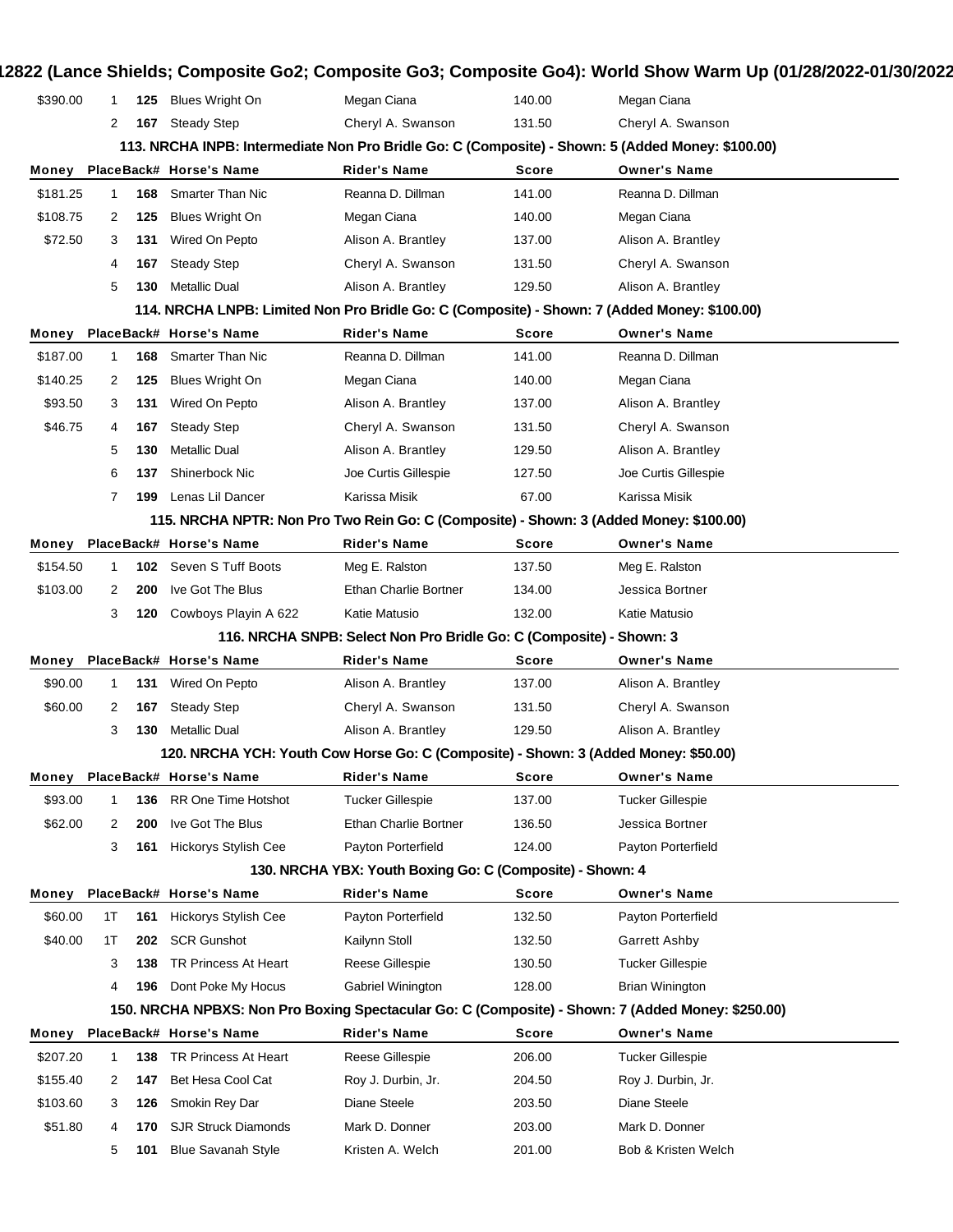## **Show #12822 (Lance Shields; Composite Go2; Composite Go3; Composite Go4): World Show Warm Up (01/28/2022-01/30/2022)**

|                                                                                  | 6                                                                                     |     | <b>160</b> YZ Cat           | John P. Andrews                                                       | 198.50       | John P. Andrews             |  |  |  |  |  |
|----------------------------------------------------------------------------------|---------------------------------------------------------------------------------------|-----|-----------------------------|-----------------------------------------------------------------------|--------------|-----------------------------|--|--|--|--|--|
|                                                                                  | 7                                                                                     |     | 174 PJW One Time Only       | Margaret J. Anderson                                                  | 196.50       | Margaret J. Anderson        |  |  |  |  |  |
|                                                                                  | 151. NRCHA NPBX: Non Pro Boxing Go: C (Composite) - Shown: 9 (Added Money: \$250.00)  |     |                             |                                                                       |              |                             |  |  |  |  |  |
| Money                                                                            | PlaceBack# Horse's Name<br><b>Rider's Name</b><br><b>Owner's Name</b><br><b>Score</b> |     |                             |                                                                       |              |                             |  |  |  |  |  |
| \$352.00                                                                         | 1T                                                                                    | 173 | <b>Playing With Rey</b>     | Linda C. Cellini                                                      | 139.50       | Linda C. Cellini            |  |  |  |  |  |
| \$264.00                                                                         | 1T                                                                                    | 185 | <b>BlasterMaster</b>        | Megan J. Greenwood                                                    | 139.50       | Megan Greenwood             |  |  |  |  |  |
| \$176.00                                                                         | 3                                                                                     | 146 | One Smokin Taz              | Michael C. Tracy                                                      | 139.00       | Michael C. Tracy            |  |  |  |  |  |
| \$88.00                                                                          | 4                                                                                     | 191 | I Surely Nita Cat           | Linda Pratt                                                           | 137.00       | Linda Pratt                 |  |  |  |  |  |
|                                                                                  | 5                                                                                     | 160 | YZ Cat                      | John P. Andrews                                                       | 136.50       | John P. Andrews             |  |  |  |  |  |
|                                                                                  | 6                                                                                     | 170 | <b>SJR Struck Diamonds</b>  | Mark D. Donner                                                        | 136.00       | Mark D. Donner              |  |  |  |  |  |
|                                                                                  | 7                                                                                     | 126 | Smokin Rey Dar              | Diane Steele                                                          | 135.50       | Diane Steele                |  |  |  |  |  |
|                                                                                  | 8                                                                                     | 158 | Montana Metal               | Rhonda Ledford                                                        | 133.50       | Marshall & Rhonda Ledford   |  |  |  |  |  |
|                                                                                  | 9                                                                                     |     | 174 PJW One Time Only       | Margaret J. Anderson                                                  | 130.50       | Margaret J. Anderson        |  |  |  |  |  |
|                                                                                  | 152. NRCHA INPBX: Intermediate Non Pro Boxing Go: C (Composite) - Shown: 9            |     |                             |                                                                       |              |                             |  |  |  |  |  |
| Money                                                                            |                                                                                       |     | PlaceBack# Horse's Name     | <b>Rider's Name</b>                                                   | Score        | <b>Owner's Name</b>         |  |  |  |  |  |
| \$90.00                                                                          | $\mathbf{1}$                                                                          | 155 | <b>SJR Metallica</b>        | Bror O. Hultgren                                                      | 140.00       | Bror O. Hultgren            |  |  |  |  |  |
| \$56.25                                                                          | 2Τ                                                                                    | 173 | <b>Playing With Rey</b>     | Linda C. Cellini                                                      | 139.50       | Linda C. Cellini            |  |  |  |  |  |
| \$56.25                                                                          | 2Τ                                                                                    | 185 | <b>BlasterMaster</b>        | Megan J. Greenwood                                                    | 139.50       | Megan Greenwood             |  |  |  |  |  |
| \$22.50                                                                          | 4                                                                                     | 199 | Lenas Lil Dancer            | Karissa Misik                                                         | 139.00       | Karissa Misik               |  |  |  |  |  |
|                                                                                  | 5                                                                                     | 147 | Bet Hesa Cool Cat           | Roy J. Durbin, Jr.                                                    | 137.50       | Roy J. Durbin, Jr.          |  |  |  |  |  |
|                                                                                  | 6                                                                                     | 160 | YZ Cat                      | John P. Andrews                                                       | 136.50       | John P. Andrews             |  |  |  |  |  |
|                                                                                  | 7                                                                                     | 126 | Smokin Rey Dar              | Diane Steele                                                          | 135.50       | Diane Steele                |  |  |  |  |  |
|                                                                                  | 8                                                                                     | 158 | Montana Metal               | Rhonda Ledford                                                        | 133.50       | Marshall & Rhonda Ledford   |  |  |  |  |  |
|                                                                                  | 9                                                                                     |     | 174 PJW One Time Only       | Margaret J. Anderson                                                  | 130.50       | Margaret J. Anderson        |  |  |  |  |  |
|                                                                                  |                                                                                       |     |                             | 160. NRCHA LNPBX: Limited Non Pro Boxing Go: C (Composite) - Shown: 8 |              |                             |  |  |  |  |  |
| Money                                                                            |                                                                                       |     | PlaceBack# Horse's Name     | <b>Rider's Name</b>                                                   | <b>Score</b> | <b>Owner's Name</b>         |  |  |  |  |  |
| \$80.00                                                                          | $\mathbf{1}$                                                                          | 155 | <b>SJR Metallica</b>        | Bror O. Hultgren                                                      | 141.50       | Bror O. Hultgren            |  |  |  |  |  |
| \$60.00                                                                          | 2                                                                                     | 121 | Tommys Wright On            | Jenifer Bacon                                                         | 139.00       | Jenifer Bacon               |  |  |  |  |  |
| \$40.00                                                                          | 3                                                                                     | 192 | <b>Mendota Crossing</b>     | Julie Atkinson                                                        | 138.50       | Dale Or Julie Atkinson      |  |  |  |  |  |
| \$20.00                                                                          | 4                                                                                     |     | 156 Dual Me CD              | Alfred C. Stewart                                                     | 137.50       | Alfred And/or Donna Stewart |  |  |  |  |  |
|                                                                                  | 5                                                                                     | 158 | Montana Metal               | Rhonda Ledford                                                        | 135.50       | Marshall & Rhonda Ledford   |  |  |  |  |  |
|                                                                                  | 6                                                                                     | 171 | Outta Prowlin               | Kelly Ann Preisser                                                    | 135.00       | Kelly Ann Preisser          |  |  |  |  |  |
|                                                                                  | 7                                                                                     | 142 | <b>Docs Painted Colonel</b> | Dustin Beemer                                                         | 133.50       | <b>Karrie Collins</b>       |  |  |  |  |  |
|                                                                                  | 8                                                                                     | 143 | LowerThaBoom                | Kelsey Berglund                                                       | 130.00       | Andrew & Kelsey Berglund    |  |  |  |  |  |
| 170. NRCHA PAB: Pro Am Boxing Go: C (Composite) - Shown: 5                       |                                                                                       |     |                             |                                                                       |              |                             |  |  |  |  |  |
| Money                                                                            |                                                                                       |     | PlaceBack# Horse's Name     | <b>Rider's Name</b>                                                   | Score        | <b>Owner's Name</b>         |  |  |  |  |  |
| \$50.00                                                                          | 1T                                                                                    | 199 | Lenas Lil Dancer            | Karissa Misik                                                         | 138.00       | Karissa Misik               |  |  |  |  |  |
| \$50.00                                                                          | 1T                                                                                    | 105 | Winnemucca Chex             | Linda K. Hitt                                                         | 138.00       | Linda K. Hitt               |  |  |  |  |  |
| \$25.00                                                                          | 3                                                                                     | 205 | <b>SS Genuine Metal</b>     | Ryan J Brown                                                          | 134.00       | Brenda And James Brown      |  |  |  |  |  |
|                                                                                  | 4                                                                                     | 196 | Dont Poke My Hocus          | Gabriel Winington                                                     | 129.00       | <b>Brian Winington</b>      |  |  |  |  |  |
|                                                                                  | 5                                                                                     | 142 | Docs Painted Colonel        | Dustin Beemer                                                         | 68.00        | Karrie Collins              |  |  |  |  |  |
|                                                                                  | 180. NRCHA BD: Box Drive Go: C (Composite) - Shown: 1 (Added Money: \$50.00)          |     |                             |                                                                       |              |                             |  |  |  |  |  |
| Money                                                                            |                                                                                       |     | PlaceBack# Horse's Name     | <b>Rider's Name</b>                                                   | <b>Score</b> | <b>Owner's Name</b>         |  |  |  |  |  |
| \$120.00                                                                         | 1                                                                                     | 156 | Dual Me CD                  | Alfred C. Stewart                                                     | 133.50       | Alfred And/or Donna Stewart |  |  |  |  |  |
|                                                                                  | 191. NRCHA JRF: Jackpot Rein Fence Go: C (Composite) - Shown: 4                       |     |                             |                                                                       |              |                             |  |  |  |  |  |
| PlaceBack# Horse's Name<br>Rider's Name<br>Score<br><b>Owner's Name</b><br>Money |                                                                                       |     |                             |                                                                       |              |                             |  |  |  |  |  |